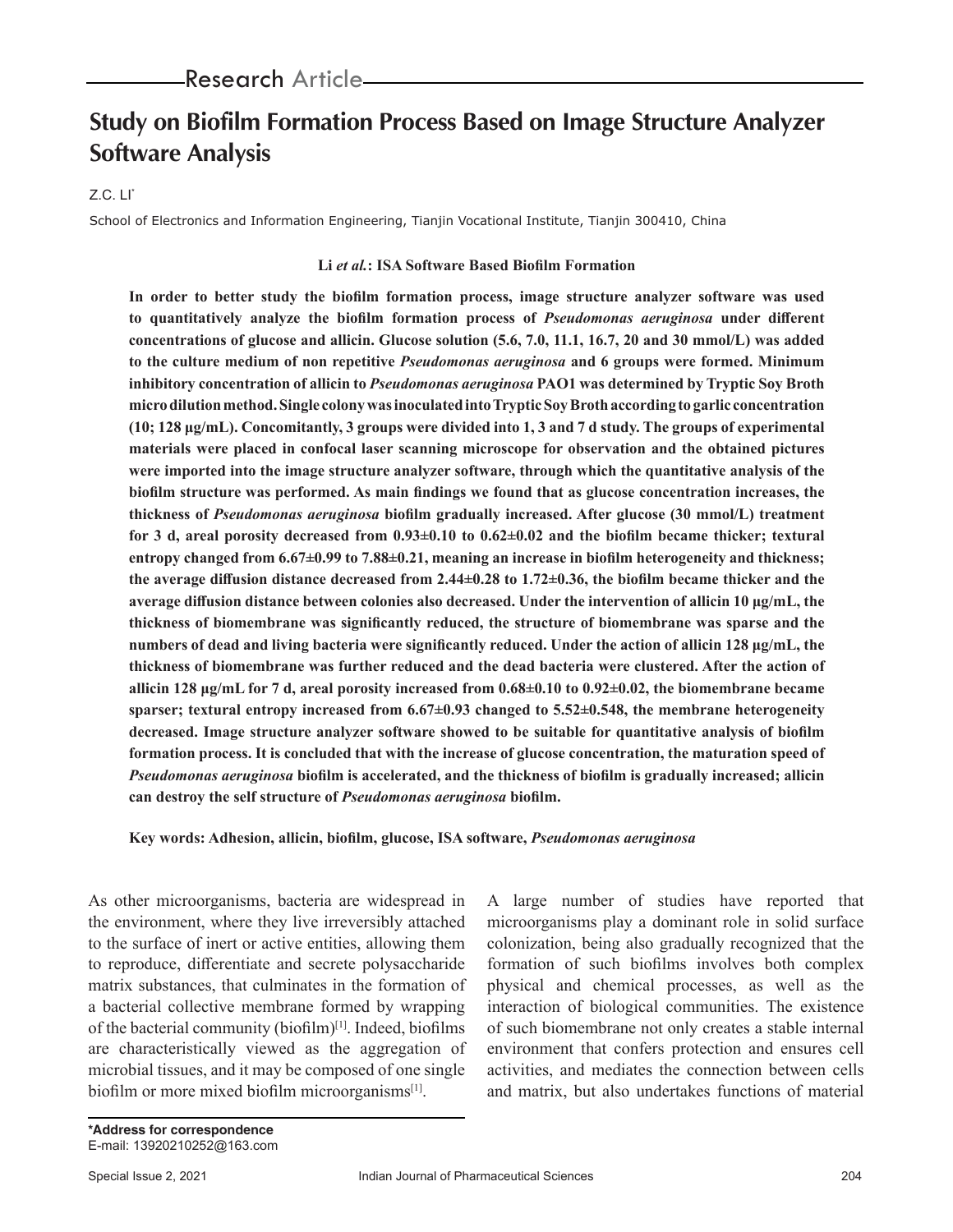transport, information transfer and energy conversion, closely determined by the biomembrane's structure. Briefly, bacterial biofilm formation is a dynamic process that can be divided into 4 stages: colonization stage of bacterial reversible adhesion; aggregation stage of irreversible adhesion; maturity stage of biofilm and bacterial abscission and re-colonization $[2]$ .

In general and as referred above, biofilm is a type of bacterial aggregation with a certain spatial structure, irreversibly attached to the surface and encapsulated by extracellular polymeric substances (EPS). EPS is mainly composed of polysaccharides, proteins, lipids and nucleic acids<sup>[3]</sup>. Various substances in EPS interact to form biofilms with certain mechanical properties. In fact, bacteria are encapsulated in the biofilm by extracellular polymers in order to resist various environmental pressures. Almost all kinds of bacteria can form biofilms on any surface (i.e. plastic, metal, glass, soil, wood, surfaces of various medical devices, living tissues, food), although the structure and morphology of biofilms formed in different environments are quite different. For example, data obtained from scanning atomic microscope show that the biofilms formed by *Proteus mirabilis* are flat in structure and low in bacterial density, having extracellular polymers tightly wrapped with bacteria, being able to reach 40  $\mu$ M in thickness. Biofilms cultured in the laboratory flow cell have the shape of a mill and occasionally there are parts on the top layer; they have a high density of bacteria and a thickness of hundreds of microns. At present, there is much research on biofilm formation, but the specific mechanism is unclear. Many studies have shown that the process of bacterial biofilm formation can be divided into the following steps $[4,5]$ : bacteria use their own adhesion factors, such as extracellular protein, polysaccharide or pili to help bacteria to initially adhere to the surface of the medium; more EPS is secreted to achieve reversible adhesion of bacteria to non-adhesion conversion; bacterial division and expansion on the surface to form smaller agglomerations; after the local density reaches a certain degree, the group perception signal system is opened, bacterial biofilm is gradually formed, internal bacterial differentiation is completed, gene expression changes, a large number of EPS are secreted and the bacterial metabolic level and even gene mutation occurs at the same time; finally, biofilm diffuses and suffers local disintegration, the mature biofilm can be partially shed under the internal regulation mechanism.

to the substrate surface and the biofilm gene expression is different. Some bacteria secrete extracellular hydrolases that hydrolyze local extracellular polymers, ultimately changing the adhesion to the biofilm substrate. It can also use pili or flagella to fall off the biofilm and thus expand and infect other surfaces. Several studies have used comparative proteomics and immunoproteomics to get the expression differences of bacterial internal proteins in different periods, so as to analyze the role of each protein in the biofilm formation. For instance, Karin Sauer<sup>[6]</sup> analyzed the proteomics of biofilm in different periods and found that the difference of protein regulation between planktonic bacteria and mature biofilm bacteria was as high as 50 %, with more than 800 proteins having more than 6 times the difference of expression level, the difference protein mainly focused on motion regulation aspects, Nguyen alginate expression and group perception<sup>[6]</sup>. The great difference on protein expression indicated that *P. aeruginosa* has different phenotypes at different stages of biofilm formation<sup>[6]</sup>.

Thus considering that these different phenotypes plays an important role in understanding the process of biofilm formation and prevention, in this study, *P. aeruginosa*, one of the three major pathogens of acquired infection $[7]$ , was selected as research object, and the influence of different glucose concentrations and the effect of allicin on *P. aeruginosa* biofilm formation was assessed by image structure analyzer (ISA) software.

# **MATERIALS AND METHODS**

### **Strains:**

Non repetitive strains of *P. aeruginosa* were collected from the pulmonology, oncology, hematology and orthopedy wards of Tianjin Medical University General Hospital (China).

### **Antibacterials, Reagents and Equipments:**

Several drugs in different concentrations were used: allicin at 30 mg/2 mL (ChuzhouLaien Pharmaceutical Co., Ltd.); ceftazidime at 10 mg/2 mL (Ruiyang Pharmaceutical Co., Ltd.) and levofloxacin oxonate at 20 mg/2 mL (Hunan Wuzhoutong Pharmaceutical Co., Ltd.). Agar and tryptone soybean broth (TBS) were purchased from Oxford Company (UK), phosphate buffer solution (PBS, 10 mmol/L, pH 7.4) and glucose powder were from Guangxi Wuzhou Pharmaceutical Group Co., Ltd.

In terms of mechanical strength, bacteria can stick firmly

24-well plates from Corning (USA) and 10 mm×10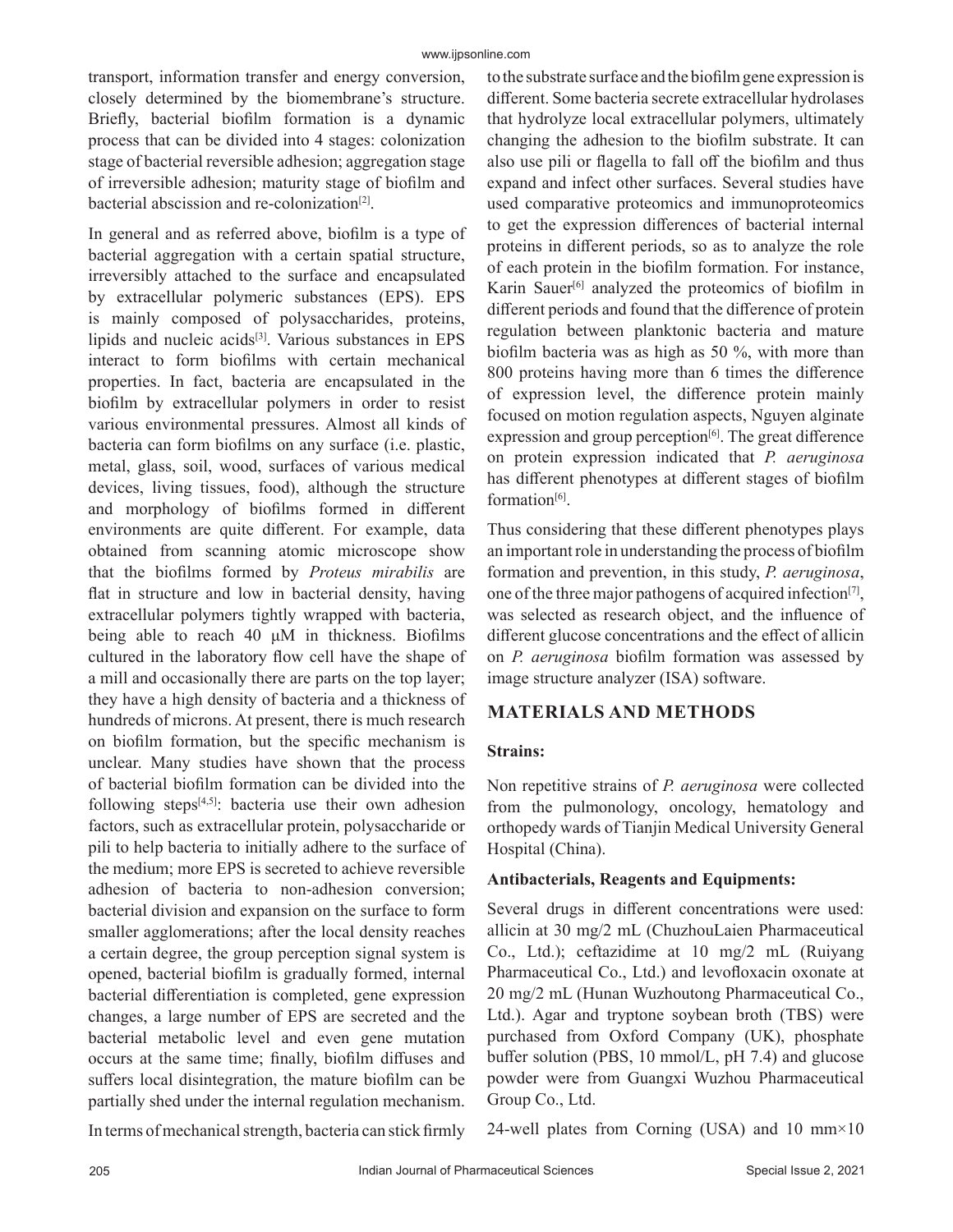mm slide (PVC material) from Shanghai Tiancheng Technology Co., Ltd, and ISA software was kindly provided by Professor Halukbeyenal, Montana State University, USA.

## **Preparation of Culture Medium:**

In this study, Tryptic Soy Broth (TSB), diluted twice, without glucose was considered as the control group (Group 1), while culture medium with different glucose concentrations, i.e. 5.6, 7.0, 11.1, 16.7, 20, and 30 mmol/L as the experimental groups (Group 2 to 7 respectively). Briefly, a single pure colony was selected with the bacterial inoculation ring and placed into the 0.9 % saline tube with high pressure sterilization. Five groups of parallel experiments were established, each group with a blank. The control pore (control group) and the 6 bacterial pores (experimental groups) were composed<sup>[8]</sup> and they were cultured for 1, 2, 3 and 4 d respectively. A cover glass was placed into all the bacteria holes to be tested and the blank control holes of the 24-well plates. Then, 2100 μL sugar free TSB culture solution was added to each hole of the blank control hole (control group). To the experimental groups, 100 μL bacteria solution and 2 mL TSB culture solution with the 6 different concentrations of sugar containing TSB culture solution were added to each hole to be tested (Experiment 2-7 groups). Afterwards, cultures were incubated at 37º and the culture solution was changed every 48 h.

Fluorescein isothiocyanate (FITC) labeled Concanavalin A (FITC-Con A) (Xi'an Qiyue Biological Technology Co., Ltd.) and Immunoprecipitation(PI) (Shanghai Jiandun Biological Technology Co., Ltd.) were used for double fluorescence staining [9]. Briefly after 1, 2, 3 and 4 d of culture, the slides were taken out, washed repeatedly with PBS and the remaining water was absorbed by the filter paper, after the non-adherent bacteria were washed away. Then, 2 % glutaraldehyde 2 mL was fixed for 1.5 h and washed with PBS; a small amount of 50 μg/mL FITC-Con A was taken and dyed in the refrigerator at 4º for 30 min in dark. After Phosphate-buffered saline (PBS) washing, 10 μg/mL Propidium iodide (PI) was stained in the refrigerator at 4º for 15 min in dark, then washed and dried. In the presence of excess moisture, the slide was sealed with 40 % glycerin.

Minimal inhibitory concentration (MIC) of allicin to *P. aeruginosa* PAO1 was determined by the microdilution method and the parallel determination of *P. aeruginosa* quality control bacteria ATCC 27853 was performed<sup>[9]</sup>.

Briefly, fresh *P. aeruginosa* colonies were inoculated in TSB and then the solution was inoculated in 24-well plate, 1 mL per well. Each period was divided into 3 groups: saline control group, allicin high concentration group (128 μg/mL) and allicin low concentration group (10 μg/mL) (clinical concentration). PI was stained in a refrigerator at 4º for 15 min and then washed with PBS.

## **Confocal laser scanning microscope Observation:**

Confocal laser scanning microscope (CLSM) was from Leica (Germany), argon laser (488 nm) was used to excite, the green channel to receive the green signal, red channel to receive the red signal, and the biomembrane remained free to scan layer-by-layer (scanning along Z axis) towards the attachment surface of the biomembrane and slide. Five random fields were obtained from each specimen, and 8 to 16 layers were scanned for each field<sup>[10]</sup>.

# **Quantitative Analysis of Biofilm Structure by ISA Software:**

Image data obtained from the observation was transferred to the ISA software, the parameters were defined and ISA and ISA3d command was executed<sup>[11]</sup>. Operation data included: structural parameters, such as textural entropy (TE), structural energy (E), homogeneity (H); and plane parameters, such as area porosity (AP), average diffusion distance (ADD) and surface area (SA).

# **Statistical Analysis:**

The Statistical Package for the Social Sciences (SPSS, Chicago, USA) software, version 26.0 was used for the analysis. All results obtained were tested for normal and non normal distribution and were analyzed for homogeneity of variance after logarithmic conversion. Mean $\pm$ standard deviation (x $\pm$ s) was used to represent the comparison between groups. The difference was statistically significant when p<0.05.

# **RESULTS AND DISCUSSION**

After double immunofluorescence staining of *P. aeruginosa*, PI combined with DNA in the body of *P. aeruginosa* gave out red fluorescence, while FITC-ConA combined with the biofilm polysaccharide led to a green fluorescence, which combined with CLSM allowed to observe the biofilm formation. Fig. 1 shows *P. aeruginosa* biofilm formation at days 1, 2, 3 and 4 (control group) after being cultured in sugar free broth.

On d 1, a small number of bacteria gather and adhere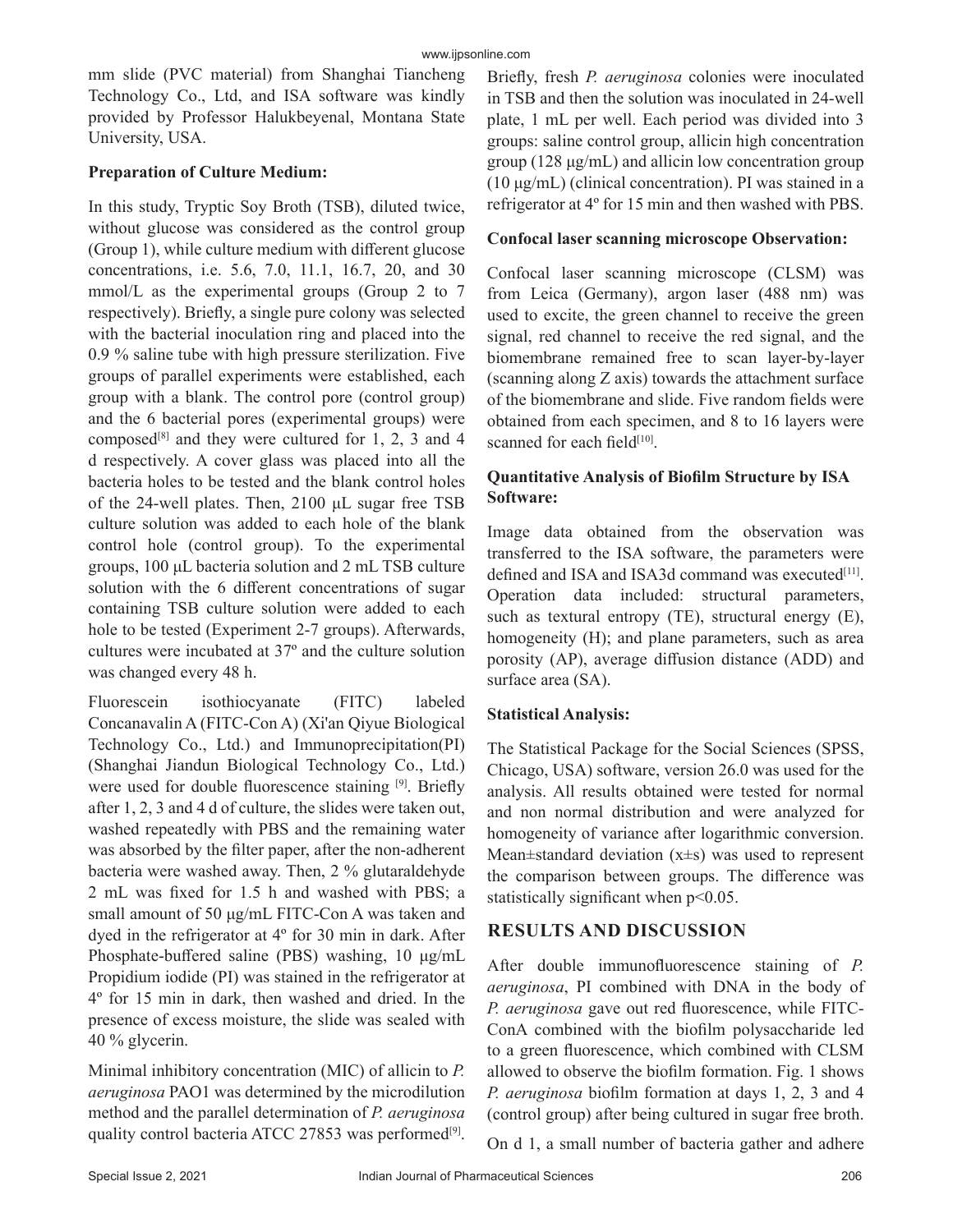and the biofilm began to form; the green fluorescence is significantly weaker than the red one, indicating that the biofilm is still in the initial formation stage, with weak adhesion and easy to be remove (fig. 1); on d 2, both the red and green fluorescence increase and enhance, with more colonies gather, more polysaccharide matrix of biofilm and enhance adhesion (fig. 1); on d 3, a large number of bacteria gather and integrate (fig. 1). In dense colonies, the fluorescence intensity of polysaccharide matrix of biofilm was stronger, which indicate that the biofilm had entered the maturity stage. On the 4th d, the bacteria on the edge of the biofilm began to spread everywhere, but the fluorescence intensity of the polysaccharide matrix of the biofilm did not decrease, indicating that the biofilm enter the understanding polymerization stage.

In order to clarify the impact of glucose on the biofilm formation process, the green fluorescence of the FITC-ConA combined with the polysaccharide components of the biofilm was assessed to compare the effect of different glucose concentrations on the biofilm formation at different time periods, as shown in fig. 2.



**Fig.1:** *Pseudomonas aeruginosa* **biofilm formation process (control group).**

**Group A corresponds to PI labeled colony, showing the colony distribution on the surface of glass plate; Group B is FITC-Con-A- labelled polysaccharide, showing the shape of the biofilm; Group C corresponds to the double staining effect of PI and FITC-Con-A.**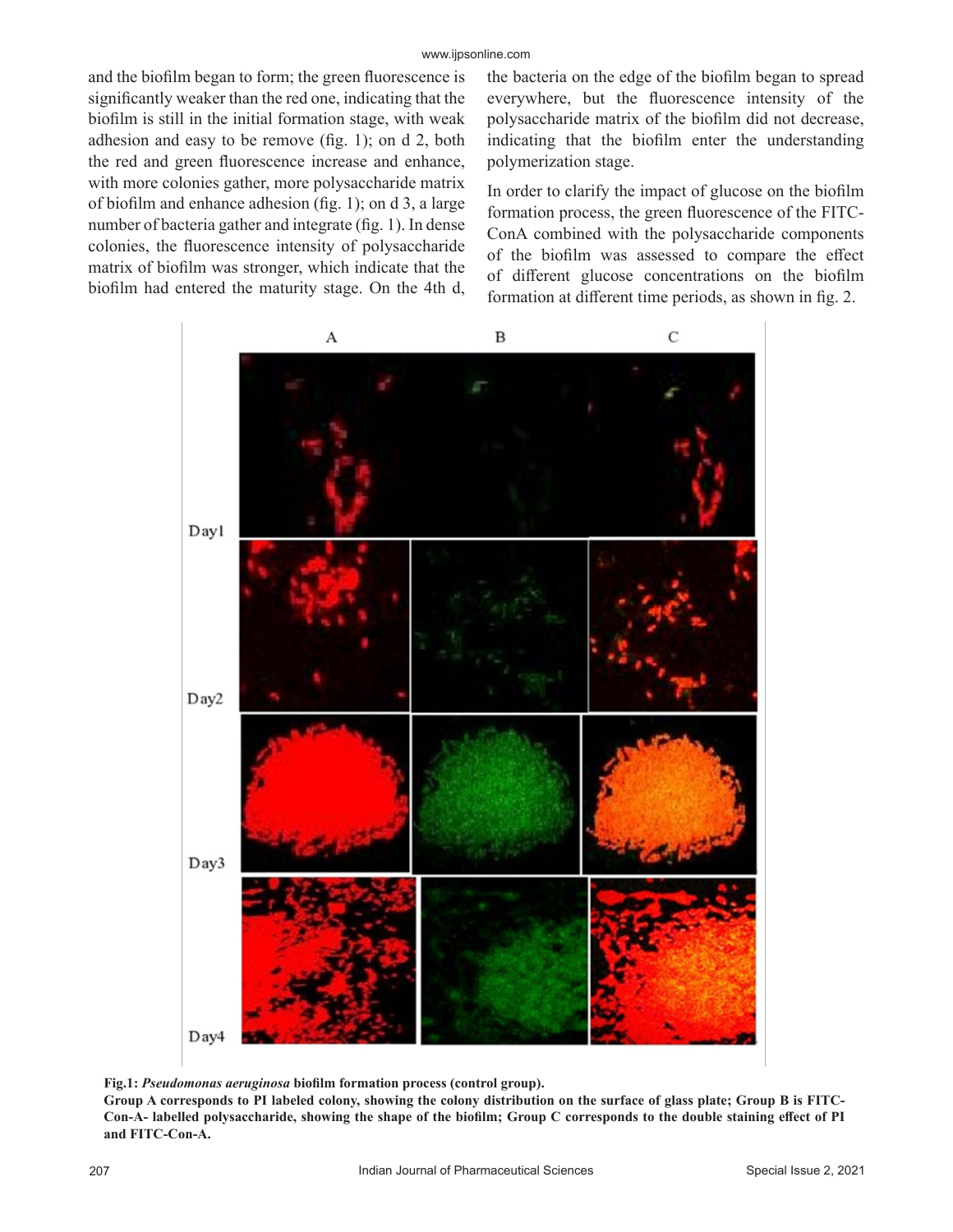

**Fig. 2: Biofilm formation at different glucose concentrations.**

With the increase in glucose concentration in the culture medium, the biofilm maturation speed is gradually accelerated and the maturity time is gradually decreased; the fluorescence intensity of the biofilm polysaccharide matrix is increasingly strong, indicating that the adhesion ability increases with the increase in glucose concentration. In addition, when the glucose concentration in the culture medium was greater than or equal to 11.1 mmol/L, both the biofilm maturity and stability were significantly higher than that of the control group (sugar free culture medium) and the glucose concentrations were 5.6 and 7.0 mmol/L.

When *P. aeruginosa* biofilm began to depolymerize at d 4, the effect of different glucose concentrations on biofilm thickness was analyzed (d 3). The analysis of variance (SNK-q test) was used for comparison between groups and the results are shown in Table 1.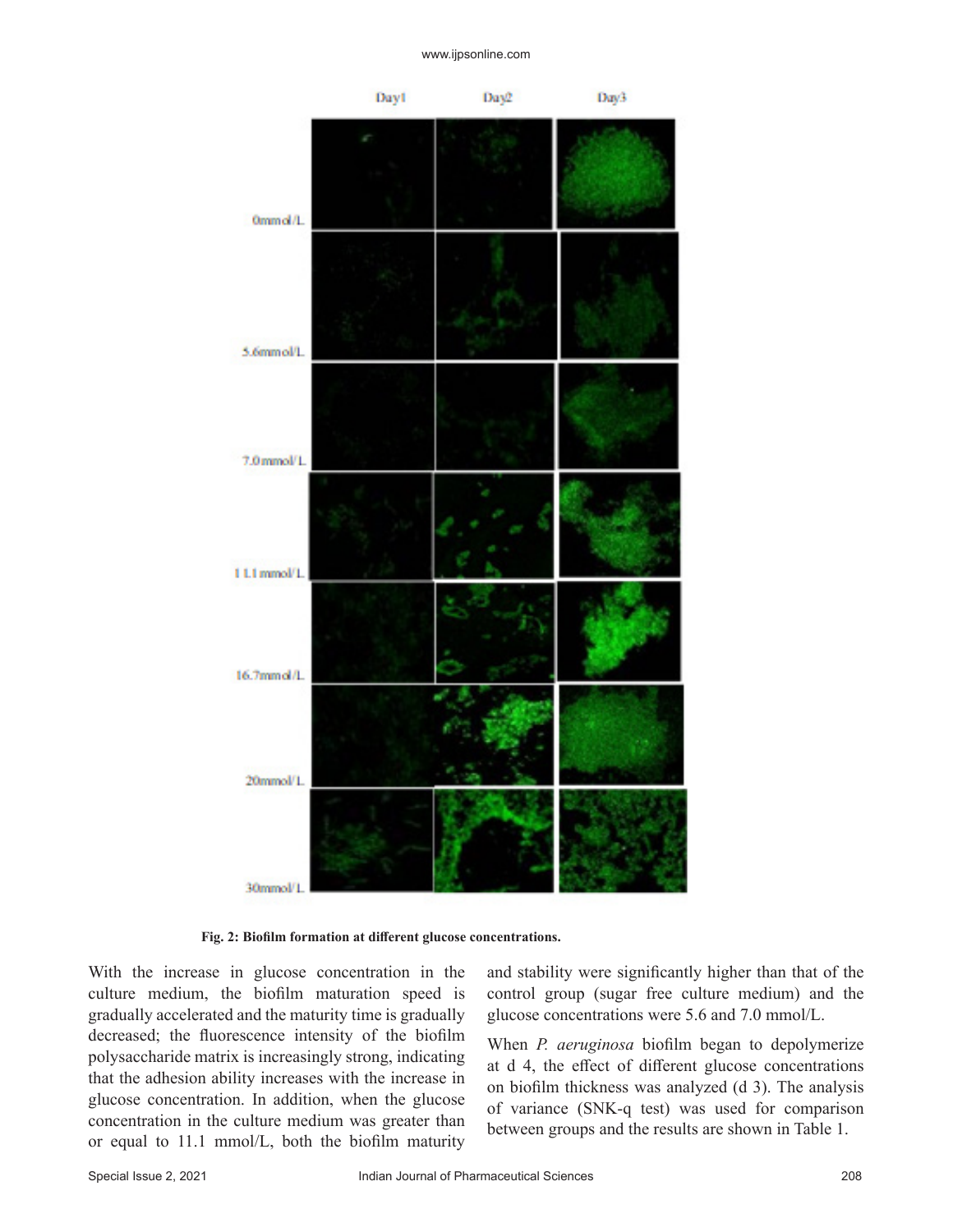#### www.ijpsonline.com

# **TABLE 1: EFFECT OF DIFFERENT OF GLUCOSE CONCENTRATION OF** *Pseudomonas aeruginosa* **BIOFILM THICKNESS AT D 3**

| Glucose concentration (mmol/L)      | $\mathbf 0$ | 6.7     |         | 11.1      | 16.7      | 20          | 30          |
|-------------------------------------|-------------|---------|---------|-----------|-----------|-------------|-------------|
| Average biofilm thickness $(\mu m)$ | 7.74        | 7.04    | 7.86    | 9.54      | 10.66     | 12.08       | 17.24       |
| Standard deviation (µm)             | 0.22        | 0.44    | 0.37    | 0.53      | 0.28      | 0.18        | 0.48        |
| p                                   | $d.f^*$     | $d.f^*$ | $d.f^*$ | $a,c,e^*$ | $a,c,e^*$ | $b, c, d^*$ | $b, c, d^*$ |

\*(a) p<0.05; (b) p<0.01 vs. no glucose; (c) p<0.05 vs. 6.7 and 7.0 mmol/L glucose group; (d) p<0.05 vs. 11.1 and 16.7 mmol/L glucose group; (e) p<0.05; (f) p<0.01 vs. 20 and 30 mmol/L glucose group.

With the increase of glucose concentration, the biofilm thickness gradually increased. At a glucose concentration of  $\leq$ 11.1 mmol/L, the biofilm thickness was 7.74-7.86  $\mu$ m and there were no significant differences  $(p>0.05)$  when compared to the glucose free group. On the other side, at a glucose concentration ≥11.1 mmol/L, the biofilm thickness was statistically different  $(p<0.05)$  from that of the glucose free group and the thickness was greater than or equal to 9.54 µm. Finally, with a glucose concentration  $\geq 20$  mmol/L, the biofilm thickness was statistically different  $(p<0.01)$ when comparing with the control group and the thickness was  $>12.08 \mu$ m.

Data obtained from the quantitative analysis of biofilm structure under different glucose concentrations are shown in Table 2. As can be seen, the biofilm becomes thicker with the increase in glucose concentrations. The changes in thickness, AP, ADD and TE at d 1 and d 2 groups were the same as those in the d 3 group, indicating that glucose interference was feasible for each stage of biofilm infection. After glucose increased from 0 to 30 mmol/L for 3 d, AP decreased from 0.93±0.10 to  $0.62\pm0.02$ , showing that glucose contributed to a thicker biofilm, and to a decrease of the pore and gap between colonies. Also, TE changed from 6.67±0.99 (before the action) to  $7.88\pm0.21$  (after the action), indicating that both biofilm heterogeneity and thickness increased after the action of glucose. ADD decreased from 2.44±0.28 to 1.72±0.36, which confirmed that glucose made the biofilm thicker and decreased the average diffusion distance between colonies.

MIC value of allicin against *P. aeruginosa* PAO1 was 128 μg/mL. Fig. 3 shows 3 specimens in each group of CLSM scanning photos, each specimen with 3 random fields and each field with 8 layers of green channel scanning.

**TABLE 2: QUANTITATIVE ANALYSIS OF BIOFILM STRUCTURE UNDER DIFFERENT GLUCOSE CONCENTRATION (x̄±s)**

| Glucose (mmol/L) | Date           | <b>Biofilm thickness</b><br>$(\mu m)$ | <b>AP</b>        | <b>ADD</b>        | TE                |
|------------------|----------------|---------------------------------------|------------------|-------------------|-------------------|
| $0$ mmol/L       | D <sub>1</sub> | $6.72 \pm 0.31a$                      | $0.99 + 0.01$    | $1.58 + 0.11$     | $5.58 \pm 0.875$  |
|                  | D <sub>2</sub> | $10.28 \pm 0.53a$                     | $0.97 \pm 0.02$  | $1.73 \pm 0.19$   | $6.09 \pm 0.76$   |
|                  | D <sub>3</sub> | $12.16 \pm 0.46$ a                    | $0.93 \pm 0.10$  | $2.44 \pm 0.28$   | $6.67 \pm 0.99$   |
| $5.6$ mmol/L     | D 1            | $7.25 \pm 0.39a$                      | $0.97 \pm 0.01a$ | $1.49 \pm 0.10a$  | $5.73 \pm 0.57$ a |
|                  | D <sub>2</sub> | $11.59 \pm 0.65a$                     | $0.94 \pm 0.01a$ | $1.66 \pm 0.08a$  | $6.21 \pm 0.74$ a |
|                  | D <sub>3</sub> | 13.46±0.46a                           | $0.90 \pm 0.01a$ | $2.37 \pm 0.18a$  | $6.82{\pm}0.28a$  |
| $7.0$ mmol/L     | D 1            | $8.72 \pm 0.39a$                      | $0.93 \pm 0.01a$ | $1.41 \pm 0.03a$  | $5.89 \pm 0.79$ a |
|                  | D <sub>2</sub> | $12.97 \pm 0.64$ a                    | $0.89 \pm 0.01a$ | $1.57 \pm 0.17$ a | $6.32 \pm 0.31a$  |
|                  | D <sub>3</sub> | $15.68 \pm 0.43a$                     | $0.87 \pm 0.02a$ | $2.25 \pm 0.43a$  | $6.98 \pm 0.75a$  |
| $11.1$ mmol/L    | D <sub>1</sub> | $9.62 \pm 0.38a$                      | $0.88 \pm 0.01a$ | $1.39 \pm 0.03a$  | $5.97 \pm 0.63a$  |
|                  | D <sub>2</sub> | $13.74 \pm 0.65a$                     | $0.83 \pm 0.01a$ | $1.52 \pm 0.27a$  | $7.23 \pm 0.45a$  |
|                  | D <sub>3</sub> | $16.82{\pm}0.46a$                     | $0.81 \pm 0.02a$ | $2.17 \pm 0.38$ a | $7.42 \pm 0.65a$  |
| $16.7$ mmol/L    | D <sub>1</sub> | $10.48 + 0.33a$                       | $0.85 \pm 0.01a$ | $1.27 \pm 0.23a$  | $6.21 \pm 0.65a$  |
|                  | D <sub>2</sub> | $14.65 \pm 0.68$ a                    | $0.77 \pm 0.01a$ | $1.48 \pm 0.47$ a | $7.59 \pm 0.14a$  |
|                  | D <sub>3</sub> | $18.37{\pm}0.86a$                     | $0.74 \pm 0.02a$ | $1.97 \pm 0.39$ a | $7.62 \pm 0.64$ a |
| 20 mmol/L        | D <sub>1</sub> | $11.98 + 0.68a$                       | $0.76 \pm 0.01a$ | $1.22 \pm 0.52a$  | $6.33 \pm 0.27a$  |
|                  | D <sub>2</sub> | $16.33 \pm 2.26a$                     | $0.71 \pm 0.01a$ | $1.32 \pm 0.48$ a | $7.64 \pm 0.48$ a |
|                  | D <sub>3</sub> | $20.76 \pm 0.71a$                     | $0.69 \pm 0.02a$ | $1.86 \pm 0.33a$  | $7.72 \pm 0.53a$  |
| 30 mmol/L        | D 1            | $13.32 \pm 0.47$ a                    | $0.71 \pm 0.01a$ | $1.17 \pm 0.29a$  | $6.47 \pm 0.52a$  |
|                  | D <sub>2</sub> | $18.65 \pm 0.73a$                     | $0.68 \pm 0.01a$ | $1.21 \pm 0.31a$  | 7.78±0.92a        |
|                  | D 3            | 22.73±0.49a                           | $0.62 \pm 0.02a$ | $1.72 \pm 0.36a$  | $7.88 \pm 0.21a$  |

\*AP-regional pore rate; ADD-average diffusion distance; TE-textural entropy.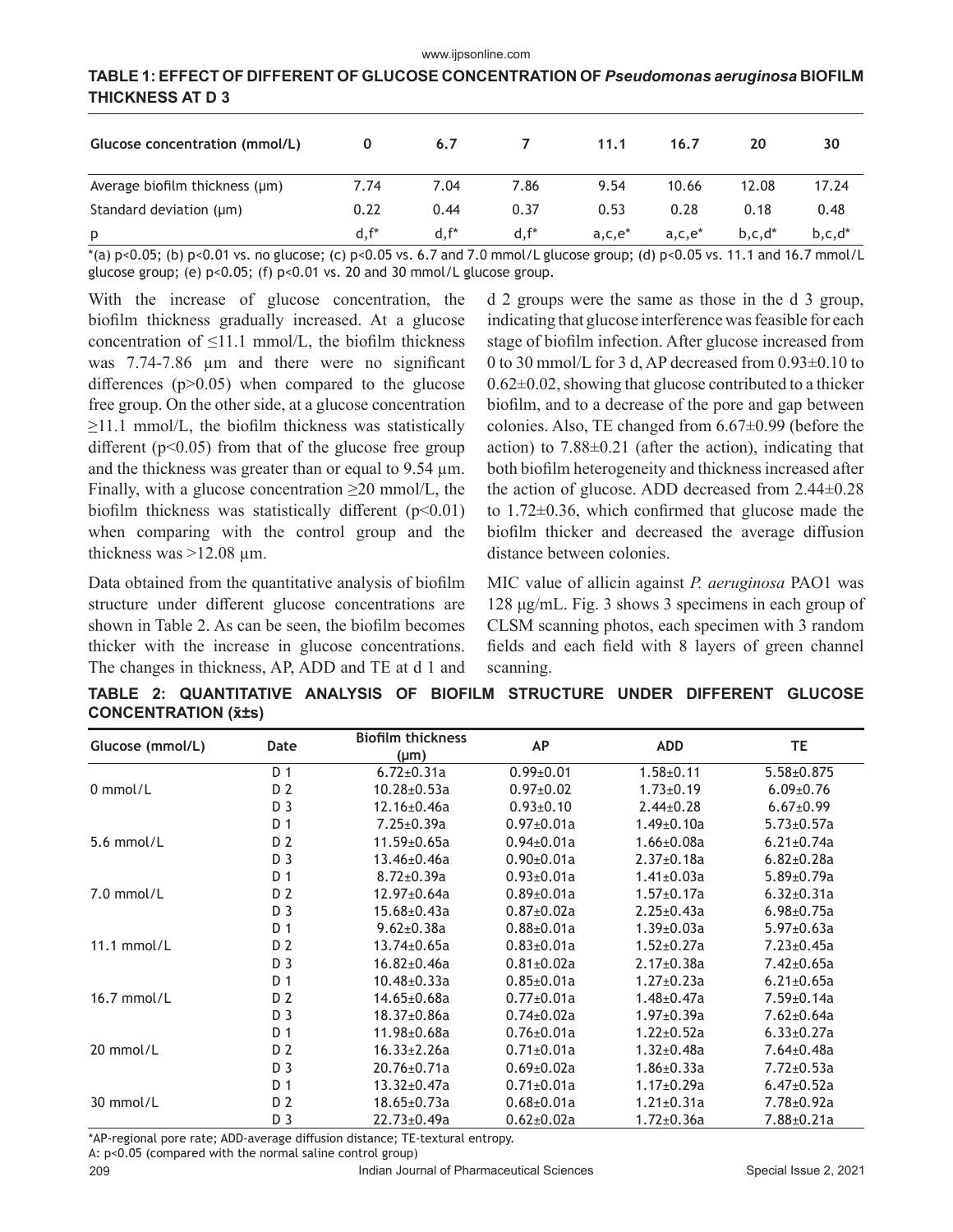www.ijpsonline.com



**Fig. 3: CLSM images of** *Pseudomonas aeruginosa* **biofilm in different treatment groups. Normal saline group: (a), (b), (c); Allicin 128 ug/ml group: (d), (e), (f); Allicin 10 ug/ml group: (g), (h), (i) The red signal represents dead bacteria (dead bacteria are colored by PI and emit red fluorescence); the green signal represents living bacteria (living bacteria are not dyed by PI, but emit green fluorescence by SYTO9); and some images are orange, which is generally considered to be caused by the overlap of dead and living bacteria.** 

Without drug intervention, bacteria were dense and there were black areas in the form of tubes or bubbles that could not be stained by SYTO9/PI, in the biofilm group on d 7. At the same time, there were more dead bacteria and the thickness of biofilm was about 29 μm (compared with d 1 and d 3 models). The surface of biofilm was rough and uneven with ridge like protuberances when dead and living bacteria were mixed.

Under the intervention of allicin  $(10 \mu g/mL)$ , the biofilm thickness was significantly reduced (compared to the saline group) in about  $20 \mu m$ . Many areas in the biofilm structure could not be stained by SYTO9/PI, seeming that the biofilm structure was sparse and the number of dead and living bacteria is significantly reduced, compared with the saline group at d 7. Under the action of allicin (128  $\mu$ g/mL), the biofilm thickness was further reduced, in about 16 μm and the dead bacteria (red signal) significantly increased, while dead bacteria were clustered. After allicin intervention, the thickness of biofilm decreased, the structure was sparse and the resistance of mature biofilm structure to the outside world was further enhanced. Data obtained from the quantitative analysis of biofilm structure is shown in Table 3.

| Group                    | Date           | Biofilm thickness (µm) | <b>AP</b>        | <b>ADD</b>         | TE                |
|--------------------------|----------------|------------------------|------------------|--------------------|-------------------|
| Normal saline            | D <sub>1</sub> | $11.82 \pm 0.548$      | $0.77+0.01$      | $1.58 + 0.11$      | $5.58 \pm 0.875$  |
|                          | D <sub>3</sub> | $22.88 + 0.88$         | $0.75 \pm 0.02$  | $1.73 \pm 0.19$    | $6.09 \pm 0.76$   |
|                          | D 7            | $27.73 \pm 0.58$       | $0.68 + 0.10$    | $2.44 \pm 0.28$    | $6.67 \pm 0.988$  |
| Allicin $(10 \mu g/mL)$  | D 1            | $9.98 + 0.33a$         | $0.89 \pm 0.00a$ | $1.58 + 0.05$      | $5.04 \pm 0.42a$  |
|                          | D <sub>3</sub> | $16.33 + 2.26a$        | $0.94 \pm 0.01a$ | $1.66 \pm 0.08a$   | $5.46 \pm 0.74a$  |
|                          | D 7            | $19.86 + 0.77a$        | $0.89 \pm 0.01a$ | $1.73 + 0.18a$     | $5.75 \pm 0.28a$  |
| Allicin $(128 \mu g/mL)$ | D <sub>1</sub> | $6.88 + 0.40a$         | $0.97 \pm 0.01a$ | $1.39 \pm 0.03a$   | $4.83 \pm 0.69a$  |
|                          | D 3            | $13.28 \pm 0.76a$      | $0.96 + 0.01a$   | $1.52 + 0.18a$     | $5.28 \pm 0.38$ a |
|                          | D 7            | $15.47 \pm 0.57$ a     | $0.92 + 0.02a$   | $1.66 \pm 0.439$ a | $5.52 \pm 0.48$ a |

A: p<0.05 (compared with the normal saline control group)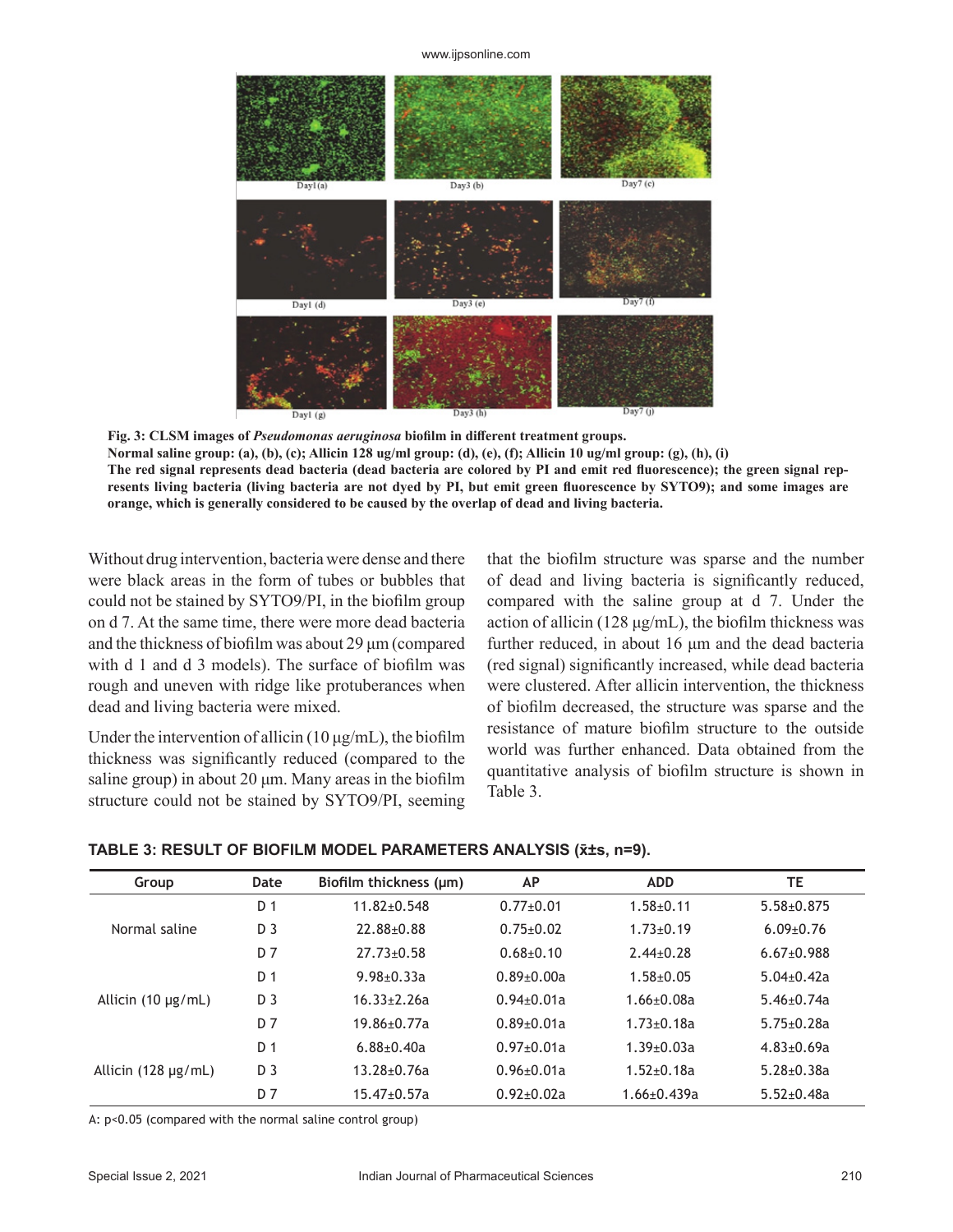As to other microorganisms, *P. aeruginosa* biofilm formation is a dynamic process<sup>[12-14]</sup>. In this study, we addressed *P. aeruginosa* biofilm formation, the impact of different glucose concentrations on *P. aeruginosa* growth and the effect of allicin (10 and 128 μg/mL) on *P. aeruginosa* biofilm formation. Double immunofluorescence technique was used to observe the polysaccharide formation and bacterial distribution during *P. aeruginosa* biofilm formation, with collected images being analyzed by ISA software. It was noticed that, at d 1, the biofilm (initial formation stage) had a weak adhesion; at d 2, the number of colonies, the matrix polysaccharides and the adhesion ability increased. D 3 showed a large number of bacteria gathered into dense colonies, and the biofilm reached the mature stage. At d 4, the bacteria on the biofilm edge began to spread around and the biofilm entered the depolymerization stage. Furthermore, as the glucose concentration increased in the culture medium, the biofilm matures faster and adhered more effectively. Compared with other studies, this study uses ISA software to analyze that it is easy to use, can provide advanced protection for the network and has better expansion performance. Thus, it is feasible to suppose that the use of glucose interferes in all stages of biofilm formation. In our study, when glucose was applied at 30 mmol/L, AP and ADD decreased, TE changed from before to after the action and both biofilm heterogeneity and thickness increased. When the effect of allicin (10 and 128 μg/mL) on the *P. aeruginosa* biofilm formation process was addressed, it was stated that, with the increase in culture days, the biofilm thickness gradually increased, indicating that in the later stage of biofilm formation, due to the limitation of nutrients and the sensing system of population density, the biofilm density reached the domain value and sent out signals to trigger biofilm formation $[15,16]$ . In order to reflect the changes of gap channels and nutrient supply distance during the development of the biofilm structure, AP and ADD parameters were analyzed by ISA software<sup>[17]</sup>. First of all, AP decreased with the increase in biofilm thickness<sup>[18]</sup>. The increase of ADD indicated that the biofilm became more and more dense, the pores and gaps of biofilm decreased, the supply of oxygen and nutrients was limited and the growth rate of biofilm slowed down to a stable state, while reflected the heterogeneity of biofilm $[19]$ . Indeed, there are significant differences between bacteria in the biofilm and that floating in the logarithmic growth period, or between surface and inner bacteria in biofilm in both morphology and physiological features, as well as the sensitivity to antibiotics<sup>[20]</sup>. Heterogeneity is an important strategy for bacterial survival<sup>[21]</sup>. The increasing heterogeneity of the biofilm indicates that the structure of the mature biofilm is more and more complex and its resistance is stronger<sup>[22]</sup>.

In terms of the d 7 model, the biofilm thickness using allicin (128 μg/mL) decreased 6 h later, which indicated that allicin destroyed the intrinsic structure of the biofilm[23]. Allicin also was able to inhibit extracellular polysaccharide complex formation. Moreover, AP increased, meaning that allicin makes the biofilm sparser and the pore and gap between the colonies increase, which could increase the antibiotics penetration<sup>[24]</sup>. TE also changed from before to after the allicin action, further indicating that the biomembrane heterogeneity decreased and the structure tended to be simple after the action of allicin, which led to the mature biomembrane returning to the active state of metabolism, also weakening its resistance<sup>[25]</sup>. Moreover, allicin (10  $\mu$ g/mL) thinned of the biofilm thickness and structure, although the effect was not obvious at high dose<sup>[26]</sup>. Likewise, compared with the existing similar studies of allicin, the change trend of thickness, AP, ADD and TE in the d 1 and d 3 groups was similar to that of the d 7 group, it shows that it is feasible to use allicin to intervene in various stages of the biofilm formation process using the research method in this paper<sup>[27]</sup>. In summary, these data highlight again the importance of early intervention due to the initial formation of biofilms with sparse and even structures and vigorous bacterial metabolism<sup>[28]</sup>. In addition, allicin showed to destroy the self structure of biofilm and help other antibiotics to penetrate and kill bacteria, ultimately improving its efficacy at low doses $[29,30]$ .

*P. aeruginosa* is one of the most common bacteria causing infection and its ability to acquire resistance to antibiotics has always brought difficulties for clinical research<sup>[31]</sup>. Here, we assessed the process of its biofilm formation and used the ISA software to quantitatively analyze the influence of different glucose concentrations and allicin on its ability to form biofilms. As main findings, we state that, with the increase of glucose concentration, the rate of biofilm maturation increases, while allicin exerted an effective inhibitory effect on biofilm formation. Nonetheless, despite these advances, this study did not detect and analyze other structural biomembrane parameters, where there is still a notable lack of experimental data. Thus, in future research, the biomembrane morphology will be further elucidated from the perspective of different bacterial interactions.

#### **Conflict of Interests:**

The authors declare no conflict of interests.

#### **Acknowledgement:**

NM acknowledges the Portuguese Foundation for Science and Technology under the Horizon 2020 Program